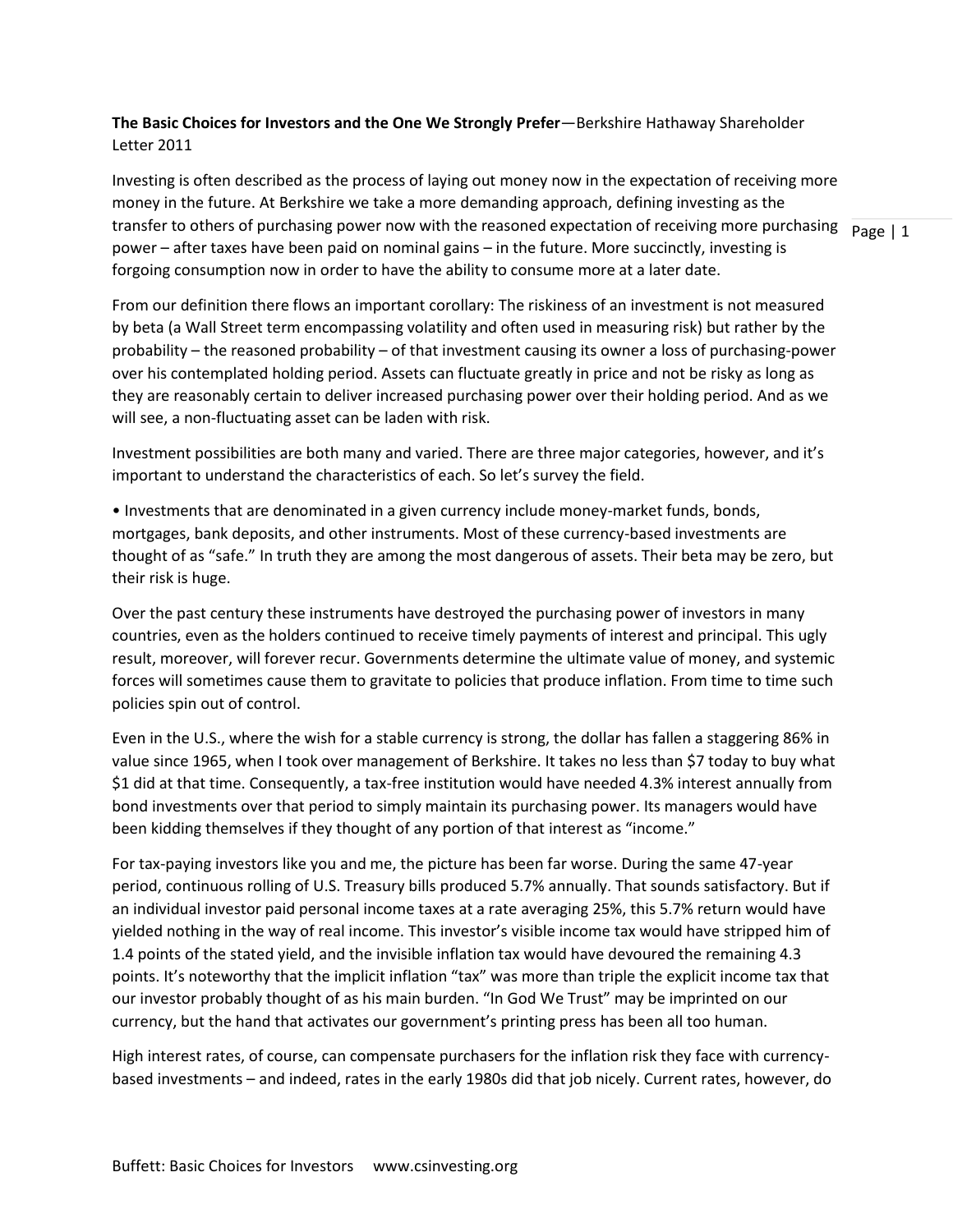not come close to offsetting the purchasing-power risk that investors assume. Right now bonds should come with a warning label.

Under today's conditions, therefore, I do not like currency-based investments. Even so, Berkshire holds significant amounts of them, primarily of the short-term variety. At Berkshire the need for ample liquidity occupies center stage and will never be slighted, however inadequate rates may be. Accommodating this need, we primarily hold U.S. Treasury bills, the only investment that can be counted on for liquidity under the most chaotic of economic conditions. Our working level for liquidity is \$20 billion; \$10 billion is our absolute minimum.

Beyond the requirements that liquidity and regulators impose on us, we will purchase currency-related securities only if they offer the possibility of unusual gain – either because a particular credit is mispriced, as can occur in periodic junk-bond debacles, or because rates rise to a level that offers the possibility of realizing substantial capital gains on high-grade bonds when rates fall. Though we've exploited both opportunities in the past – and may do so again – we are now 180 degrees removed from such prospects. Today, a wry comment that Wall Streeter Shelby Cullom Davis made long ago seems apt: "Bonds promoted as offering risk-free returns are now priced to deliver return-free risk."

## **GOLD**

• **The second major category of investments involves assets that will never produce anything**, but that are purchased in the buyer's hope that someone else – who also knows that the assets will be forever unproductive – will pay more for them in the future. Tulips, of all things, briefly became a favorite of such buyers in the 17th century.

This type of investment requires an expanding pool of buyers, who, in turn, are enticed because they believe the buying pool will expand still further. Owners are not inspired by what the asset itself can produce – it will remain lifeless forever – but rather by the belief that others will desire it even more avidly in the future.

The major asset in this category is gold, currently a huge favorite of investors who fear almost all other assets, especially paper money (of whose value, as noted, they are right to be fearful). Gold, however, has two significant shortcomings, being neither of much use nor procreative. True, gold has some industrial and decorative utility, but the demand for these purposes is both limited and incapable of soaking up new production. Meanwhile, if you own one ounce of gold for an eternity, you will still own one ounce at its end.

What motivates most gold purchasers is their belief that the ranks of the fearful will grow. During the past decade that belief has proved correct. Beyond that, the rising price has on its own generated additional buying enthusiasm, attracting purchasers who see the rise as validating an investment thesis. As "bandwagon" investors join any party, they create their own truth – for a while.

Over the past 15 years, both Internet stocks and houses have demonstrated the extraordinary excesses that can be created by combining an initially sensible thesis with well-publicized rising prices. In these bubbles, an army of originally skeptical investors succumbed to the "proof" delivered by the market, and the pool of buyers – for a time – expanded sufficiently to keep the bandwagon rolling. But bubbles blown large enough inevitably pop. And then the old proverb is confirmed once again: "What the wise man does in the beginning, the fool does in the end."

Page | 2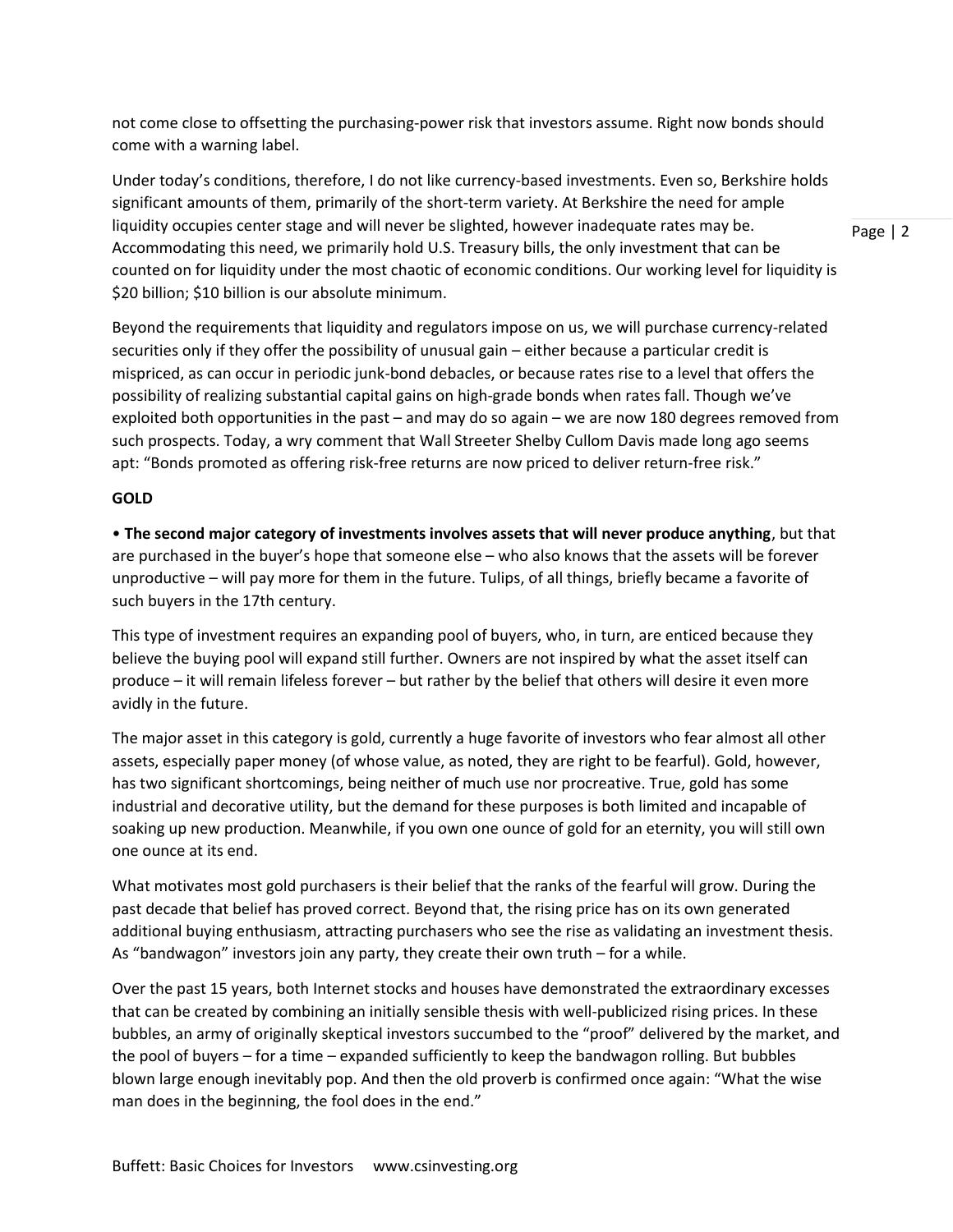Today the world's gold stock is about 170,000 metric tons. If all of this gold were melded together, it would form a cube of about 68 feet per side. (Picture it fitting comfortably within a baseball infield.) At \$1,750 per ounce – gold's price as I write this – its value would be \$9.6 trillion. Call this cube pile A.

Let's now create a pile B costing an equal amount. For that, we could buy all U.S. cropland (400 million acres with output of about \$200 billion annually), plus 16 Exxon Mobils (the world's most profitable company, one earning more than \$40 billion annually). After these purchases, we would have about \$1 trillion left over for walking-around money (no sense feeling strapped after this buying binge). Can you imagine an investor with \$9.6 trillion selecting pile A over pile B?

Beyond the staggering valuation given the existing stock of gold, current prices (In 2011, gold traded at an average price of \$1,700 in \$US) make today's annual production of gold command about \$160 billion. Buyers – whether jewelry and industrial users, frightened individuals, or speculators – must continually absorb this additional supply to merely maintain an equilibrium at present prices.

A century from now the 400 million acres of farmland will have produced staggering amounts of corn, wheat, cotton, and other crops – and will continue to produce that valuable bounty, whatever the currency may be. Exxon Mobil will probably have delivered trillions of dollars in dividends to its owners and will also hold assets worth many more trillions (and, remember, you get 16 Exxons). The 170,000 tons of gold will be unchanged in size and still incapable of producing anything. You can fondle the cube, but it will not respond.

Admittedly, when people a century from now are fearful, it's likely many will still rush to gold. I'm confident, however, that the \$9.6 trillion current valuation of pile A will compound over the century at a rate far inferior to that achieved by pile B.

• Our first two categories enjoy maximum popularity at peaks of fear: Terror over economic collapse drives individuals to currency-based assets, most particularly U.S. obligations, and fear of currency collapse fosters movement to sterile assets such as gold. We heard "cash is king" in late 2008, just when cash should have been deployed rather than held. Similarly, we heard "cash is trash" in the early 1980s just when fixed-dollar investments were at their most attractive level in memory. On those occasions, investors who required a supportive crowd paid dearly for that comfort.

My own preference – and you knew this was coming – is our third category: investment in productive assets, whether businesses, farms, or real estate. Ideally, these assets should have the ability in inflationary times to deliver output that will retain its purchasing-power value while requiring a minimum of new capital investment. Farms, real estate, and many businesses such as Coca-Cola, IBM and our own See's Candy meet that double-barreled test. Certain other companies – think of our regulated utilities, for example – fail it because inflation places heavy capital requirements on them. To earn more, their owners must invest more. Even so, these investments will remain superior to nonproductive or currency-based assets.

Whether the currency a century from now is based on gold, seashells, shark teeth, or a piece of paper (as today), people will be willing to exchange a couple of minutes of their daily labor for a Coca-Cola or some See's peanut brittle. In the future the U.S. population will move more goods, consume more food, and require more living space than it does now. People will forever exchange what they produce for what others produce.

Page | 3